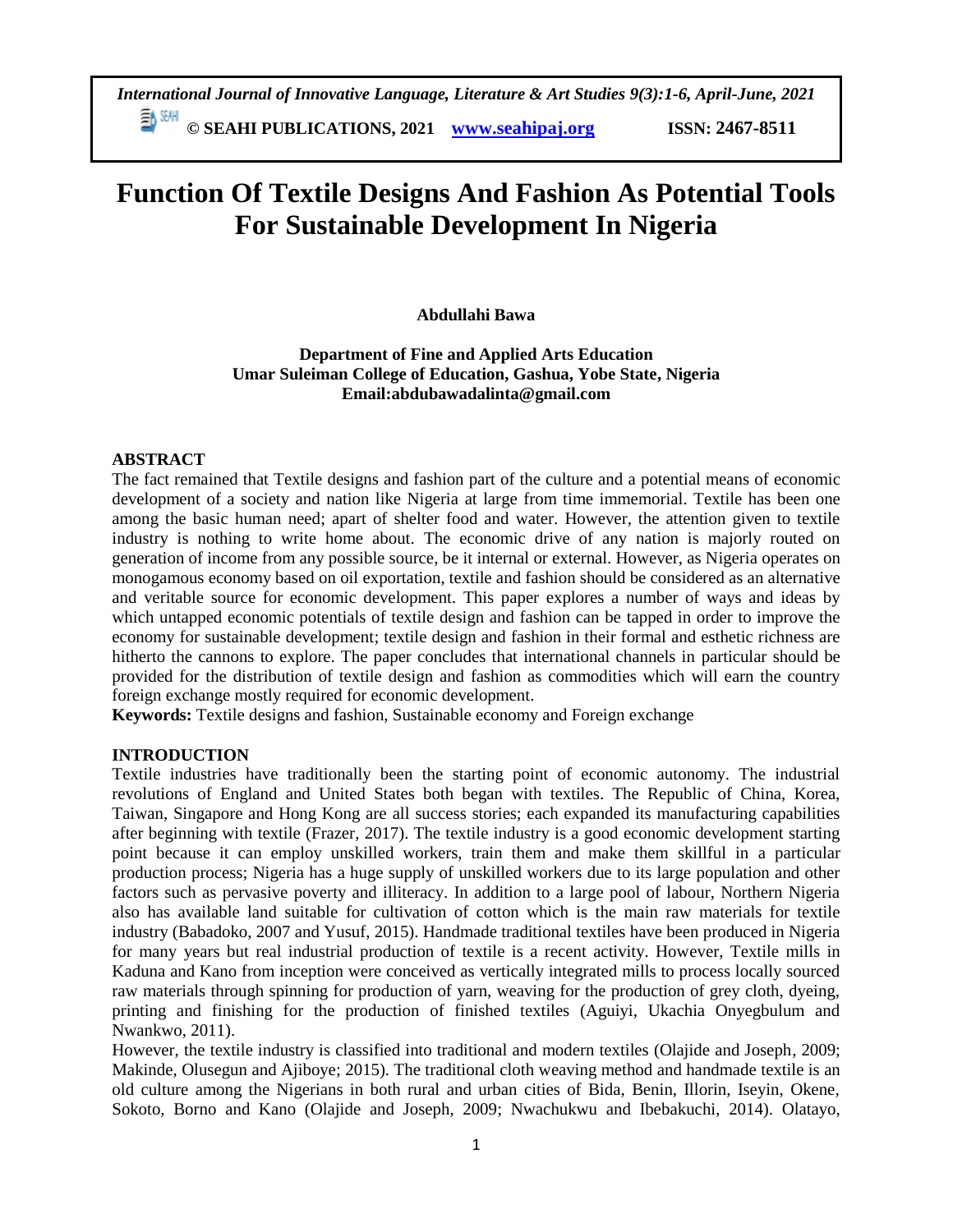Akande and Fadina (2012) highlight that the traditional Nigerian communities had developed indigenous technology for their textile material production and the raw materials obtained from the local environment. The above assertion is also consistent with earlier study of (Ojo, 1966); (Afigbo and Okeke, 1985) which advocate that archeological findings indicated that local technology in carding, spinning, dyeing and weaving had been in practice and part of life of indigenous textile manufacturers in the precolonial era.

The textile produce from locally source raw materials according to Uwameiye, and Osho, (2015) cited in Yusuf (2011) are cotton, local silk, bark, goat skins, wool to raffia. Nwachukwu and Ibebabuchi (2012), Olutayo, and Akanle, (2009); Keane, and te Velde, (2008).also classified traditional textile product into hand woven, non-woven, patterned or dyed with different names and specifications based on the traditions and customs of people. These include; the Igbos (*Akwete* cloth), Yorubas (*Asoke*, *Asoebi*, *or Adire*), Hausas (Kura), the Nupes (*Kpasa*), Okene – Ebira (*Ashiasha*). Though, *Adire* cloth is of two types as narrated by Okoli, (2013) cited in Yusuf (2015), One *Adire* is made by stitching the design with *raffia* and the second system is to stenciled it, using a starchy paste produced from Cassava or Yam. Other similar products are; *Ankara* fabric, *Aso-ebi*, *Buba wrapper* etc. These traditional fabrics according to Arubayi, (2010) are of good quality, textual, high durability, unique characteristics and a means of identification of Nigerian people from different backgrounds and diverse regions.

The modern textile industry in Nigeria developed to produce fiber production, spinning, weaving, knitting, lace and embroidery makings, carpet production, and printing, dyeing and finishing processes. In the recent past, textile industry was the highest employer of labour after the civil service (Manufacturers Association of Nigeria, 2017). The capacity utilization in the industry improved between the periods 1986 – 1993 with backward integration program instituted by many firms in the industry following government policy on the sector. The modern textile firms woven fabrics expanded with many designs showing better, qualitative and complicated textile products using automated power looms with yarns of various colours skillfully used in the production line (Makinde *et al.,* 2015 and Yusuf, 2015). The industry is made up of series of interrelated processes from production of fibers and items of clothing to distribution of the end product to consumers. The market for the industry according to Obunadike, (2013) is split between broad categories of products: textile for clothing, textile for home and decoration and textile for technical or industrial use.

Nigeria also embraced this modern method of textile production through the various textile industries established in various parts of the country. This is not to say that the indigenous way of textile production such as tie-dye, weaving, batik, wax and starch resist have been jettisoned. Wax resist technique in particular has been in use in some African countries such as Ghana, Senegal, Sierra-Leone and the Republic of Benin and Nigeria inclusive (Polakoff 1980). Ajayi (2002) state that the indigenous methods are an important aspects of the history of textile and clothing (fashion) because they have informed and enhanced the economic, social, cultural and political status of many nations.

Some countries which textile and fashion have helped in strengthening their economy include India, France, China, Japan and Indonesia and Italy among others. Therefore, for Nigeria to tap the full economic potentials of textile design and fashion as envision it has to follow the examples of the aforementioned countries which have not only invested massively in textiles and fashion, but made these commodities mainstays of their economy.

# **Meaning of the Economic Development**

Orji (2014) referred to economic development as the quantitative and qualitative changes identified in the economy. Suffice it to say that for any implementation strategies in the area of economic development of a nation like Nigeria, one must also be considering or making references to factors that can bring such development to bear. Ohene (2002) highlights that the economic development of a notion is predicated upon the overall development of national resources both human, environment and material required for the total national well being at present without compromising the growth in the future. With regards to Nigeria, the most important factor is the readiness of the nation to recognize and explore other sectors that can enrich the economy in other to compliment her mono-casual economy rooted on oil exportation.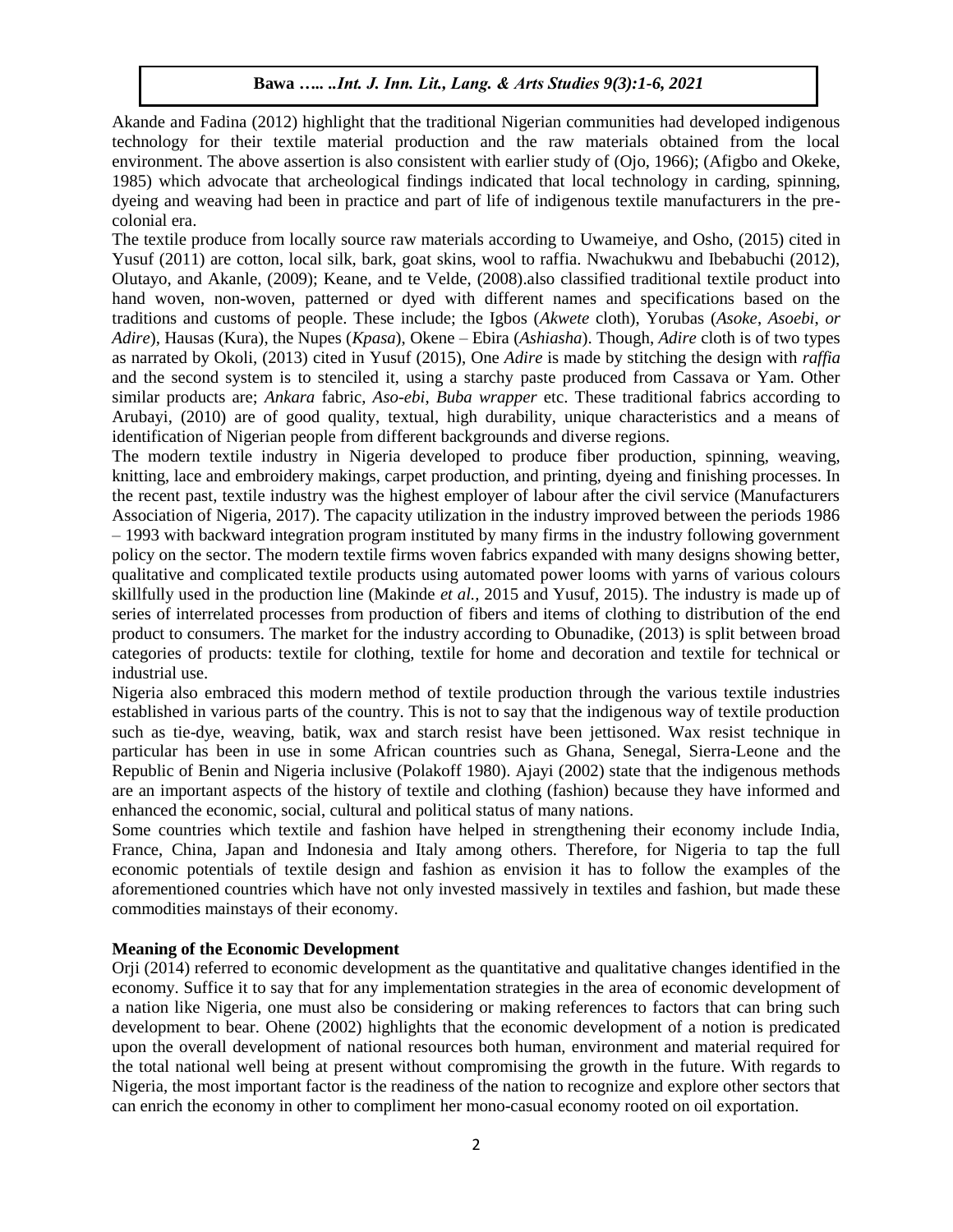It is worthy to note that the development of Nigeria's economy requires a strong mobilization of other sectors such as textile design and fashion in order to achieve a virile economic stand. Purposeful drive in harnessing envisions economic potentials of textile design and fashion need to be strategies and pursued in full context to boost the country's economy.

The whole world seems to be moving towards a global textile and fashion consciousness and awareness in the sense that they have become part of the mainstream and universal commodity that can transform the economy of any nation sustainable life. Sunmonu (2008) argued that no nation can be said is develop without a virile textile industry.

Textile design and fashion as well as their associated related activities such as modeling, economic, religions, social, or cultural or political values have their stand in history. The weaving and designing of cloth and by extension and its uses as fashion have been very significant to mankind. Famuyide (1998) narrated that fashion and textiles are inseparable. Ogunduyile (2003) informs that it has been noted that the study of fashion and textiles is also the study of mankind. Onobrakpeya (2009) sights that textile design and their use as dress fashion and cloth occupy a high place and is foremost in the expression of a people's identity. Ajayi (2002) indicated that in most countries of the world, clothing has been adjudged an essential aspect of life. Human beings therefore cannot do without involving textiles and fashion in their daily existence. Therefore, it is evident that textiles and fashion occupy a high place in the people's world view as they are exclusive characteristic to human and featured prominently in human societies. Textiles and wearing clothes existed from time immemorial. Chukueggu and Cyril- Egware (2009) holds the view that, textile is one of the earliest forms of human artistic expressions and reflects man's environment, society as well as community. Anthropologists believed that due to harsh weather conditions such as heat, cold and rain, man adapted animal skins and vegetation as body protection as they move from one place to another. It is also observed that body covering might have been invented first for magic, decoration, cult or prestige and later found to be beneficial as well (Wikipedia, History of Clothing and Textile).

Textile design and fashion which no doubt are a part of important commodities available in x-raying human history also reflects part of the civilization and the later involvement of local and modern technologies in producing it. Ogunduyile (2003) reiterate that as the society became more complex, discoveries were also made in weaving, embroidery indigo dyeing and resist techniques which further enhanced the emergence of clothes. According to Encyclopedia of textile (1960) textile origins from the Latin word "texere" (to weave), but today the term is encompassing as it accommodates different techniques such as felting or spin fibers into yarn and by extension netting, knit or weaving to produce fabrics. Oguntona (1986) hold the view that textiles are signifying the production of colored pattern through various methods on various fabrics. Sieber (1972) opines that textile is a woven and dyed material. Chukwunyere (1996) notes the product of textile include mat, mosquito net, rope and all items produced through the weaving technique. However, it is imperative to note that the diverse ways by which textile design and fashion are produced as well as their history based on available literature of which there might be gaps, their local production and later transformation into various mechanized modern forms, productions and uses can be explored in economic development and human empowerment for self-reliance.

#### **Economic Potentials of Textile Design**

Economic Potentials of Textile and fashion found in various cultural festivities in Nigeria cannot be over emphasized. However, the fact reminds that every society has its own diversify cultural and economic value. To this end, the diverse colorful and rich cultural festivals in Nigeria that exhibit rich and diverse cultural heritage of textiles and fashion is considered as veritable source of foreign exchange. In Nigeria, there are many festivals that attract a panoramic display and array of royal costumes and garments in their rich variety textile attires which attracts both local and foreign interest and value. These festivals have gone a long way in enhancing the socio-cultural image of Nigeria both locally and internationally. The custodians of these festivals such as the Emirs, Kings, Chiefs, Obis, Obas and other title holders and their personages adorn themselves in rich royal costumes and other paraphernalia associated with each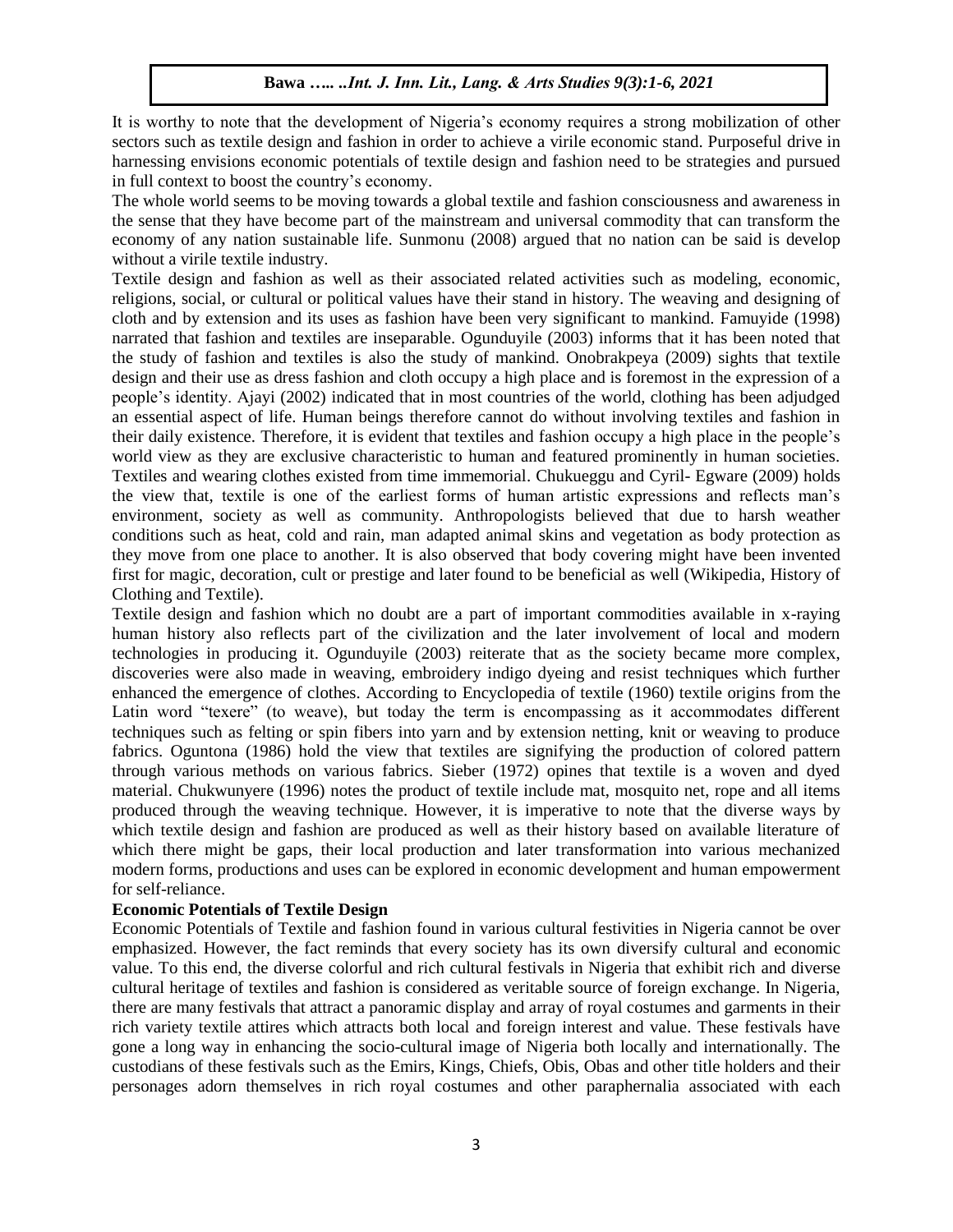distinguished ethnic group. These costume repertoires are used sparingly only on special periods such as festivals and other important occasions.

Dress culture display rich and diverse historical costume during festivities have no doubt bequeathed to the nation a renowned textile and dress culture which are unique and compete favorably with any tradition elsewhere within Africa continent. And in fact due to the prestigious and exquisite nature of this costume, they have continued to attract foreign attention.

Modern staging of fashion shows regularly the country's ingenuity in textile design and fashion at both local and international platforms and arena are unique avenues if properly explored that can be a panacea to enrich and sustain the economy development. The showcasing of these artistic fashion resources and heritage no doubt will improve on the creativity of the local textile designers in the sense that they will be expose to other design possibilities for better improvement. These showcasing can attract tourists and designers. The uses of locally woven or produced fabrics which have indigenous value and artistically creative in tailoring modern wears have been the favorite of many foreigners and Nigerians. The foreigners in particular not only purchase some o these wears, but catalogues and even pay the indigenous designers train them on local creation techniques and styles. This development will not only awakens local designer, but honor, prestige and enhance the image of Nigeria. More so, it can attract more monies from the sales as aforementioned as well as business contacts that will bring about stability and expansion.

There is no gainsaying that the financial gains for staging fashion shows is very viable. If government can fully harness its potentials for economic growth by continuously provide the necessary machinery and enabling environment required organizing a fashion show of international standard of which will create more awareness for values inherent in textile design and fashion as number of people who will appreciate these commodities will increase.

Apart from regular shows, an exhibition of textile and fashion commodities periodically both at local and international venues is a good way to create more awareness and advertise Nigerian textile and fashion sector as this will attract income to the designers, bring progress to the society by enriching the economy from income such exhibition will attract. More so, exhibition forum not only provides the opportunity for creating awareness and appreciation to the exhibits as well as recognition to the designers, but exchange of ideas for growth and continuous trade and business. The significance of textile and fashion exhibition in national economic growth will manifest positive result if encouraged. Government therefore needs to play its part by exploring the economic gains of sponsoring exhibitions of textile design and fashion commodities by supporting the designers in several ways such as providing adequate space, massive finance and other logistics.

Textile and fashion have the potentials to stimulate entrepreneurship that will be purpose oriented and bring economic benefits. Textile design and fashion business no doubt are profession with good prospects as it provides divers way for one to generate economy. Fashion trend changes as new styles are introduced periodically which means the commodity will be in constant demand. Textile design and fashion production in most cases require little income to start and the business enlarges in a short while because dress is a living culture of everyday life and activity (Aniakor, 1999). More so, textile design and fashion production or business offers more stable prospect for economic growth since the sector does not witness economic fluctuations such as found in other sectors such as oil, banking and exportation of agro based products. Vast majority of youths graduating out of school instead of looking for white collar jobs should be encouraged to take up textile design and fashion business in other to check this trend. It is a fact that economically textile design and fashion business is not a single market, but a whole family of markets with different prices, can be located anywhere and attracts several different buyers and clients.

Textile design and fashion can also be used in the stimulation of local economy through job creation. Nigeria due to its mono economy which depends largely on oil export as earlier mentioned has brought about a battered economy, unemployment and underemployment because the oil sector cannot absorb the teaming unemployed population. One of the most reasonable ways to check unemployment and economic expansion can be massive investment in both private and government driven textile and fashion industries so that both they can accommodate large number of persons. It has been noted that in Britain, France,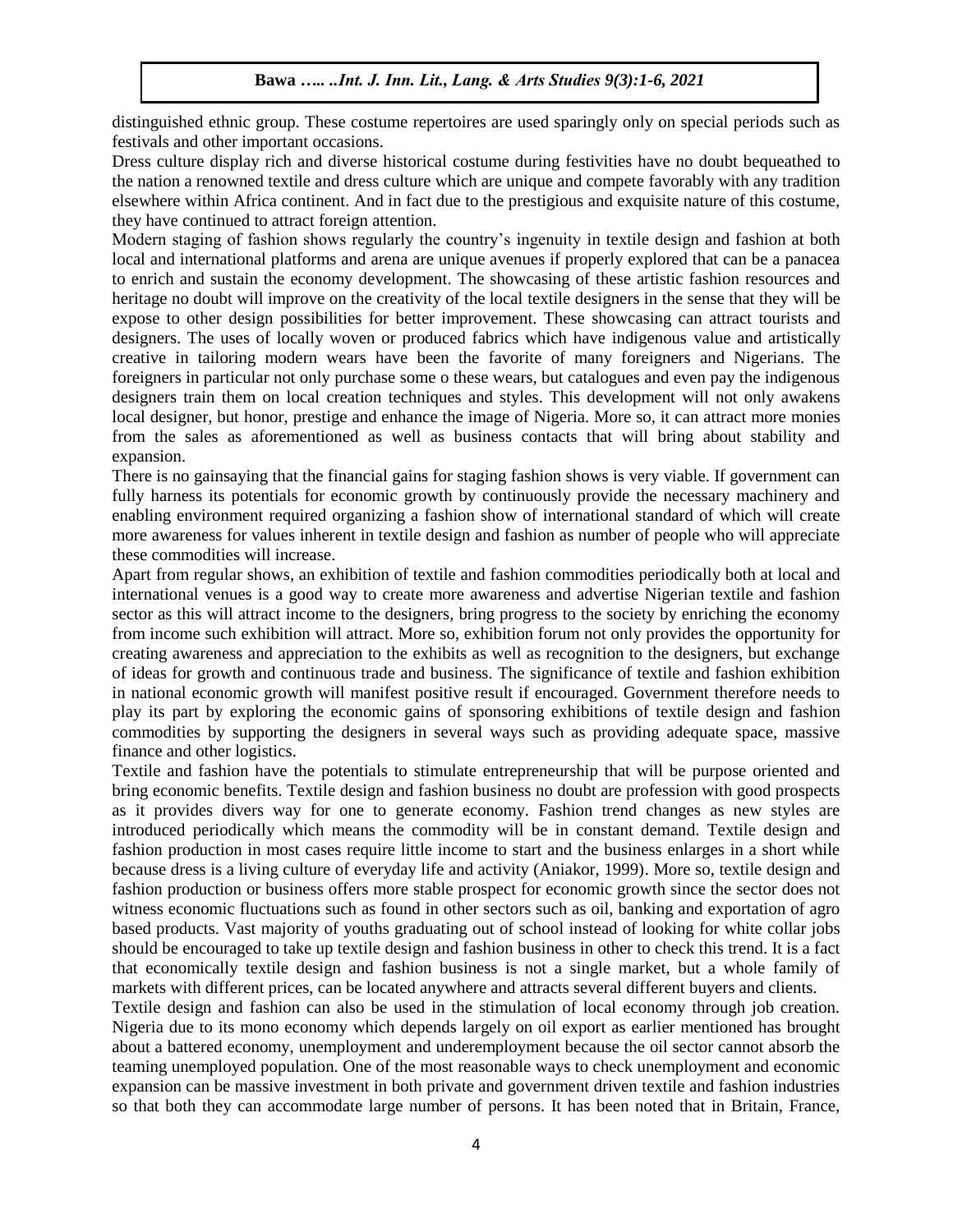Italy and the US, textile and fashion industries generate large revenue income and this has effect on employment. With adequate government support, textile and fashion sector can be a veritable source that can trigger economic development through the employment of talented and skilled personnel, such as tailors, textile technologists, and artists. Others that this sector can accommodate include people in specialized areas of textiles such as male and female models, sales representatives and auxillary staff in a situation where the outfit is large. The products of these outfits can be distributed or channeled to some local retailers or merchants who sell in local markets and who are closest to the final consumers. With these developments in place more people will acquire the product, more income will be generated and circulated within the localities, and new business and markets can spring up.

Textile design and fashion sector can create a sustainable business links for the standard growth of the economy. Since textile design and fashion outfits depend largely on local sources for raw material in order to sustain their business, they have to engage the services or get in contact with the local farmer who cultivates and provides the primary raw material required in their production process, particularly cotton. This however, means that these textile design and fashion outfit do not require to import whatever the local farmer has to provide for their production thereby taking out the country's local currency, but instead such funds or investment on raw materials go back or circulate within the local sources where they are acquired or to the local farmer. This business chain or links do not only sustain both the textile design and fashion outfit and the local farmer, but also helps to stabilize the country's economy.

Among the ethnic groups in Nigeria, locally made fabrics are produced by several organized cottages and on the verandas of some entrepreneurs. Locally produced fabrics are still in high demand and valued commodity. According to Stella (2002), locally made fabrics still have high prestige over the industrial ones and that they are highly valued compared with industrial ones. Some of available valuable and precious locally made fabrics include *akwete* cloth provided by pockets of cottages in Ndoki area in Igbo land and akwa-ocha hand woven cloth by the Aniocha people also in Igbo land. Among the Yoruba come the popular *Aso-oke* as well as sanya, alarin and etu. Among the Tiv, traditional weavers produce tugudu, anger, ashisha and gberave. The cottages in Ebira produce varieties of local fabrics known as okene cloths done in vertical looms. These aforementioned weaving traditions generate high income for the local weavers, as well as enhance the social and economic status of Nigeria both at local and international levels.

#### **RECOMMENDATION**

Government therefore should be aware of the need to sustain these local fabric productions in order to enjoy their full economic values. To this end, the full cooperation of the government is required in order to encourage and accelerate the growth of local cloth weaving industries not only making sufficient standard facilities, but also providing avenues for international markets.

#### **CONCLUSION**

This paper, attempts to grapple with the conceptual attributes of and economic potentials of textile design and fashion in economic development of Nigeria. It also highlights various ways by which these commodities can be explored for the country's economic growth. In examining the economic potentials of textile design and fashion as export commodities for both local and foreign exchange earnings, it recommends effective implementation strategies through which they will be packaged especially for export trade that will bring positive results. The end result of the entire picture is that textile design and fashion are not only good viable sources of income for the producers but also have enormous and immense potentials for the country's economic advancement.

#### **REFERENCES**

Ajayi, T. (2002). Textiles as tools for national development. In Agberia, J.T (Ed.) *Design history in Nigeria*. Abuja: National Gallery of Art and Association of African Industrial Design.